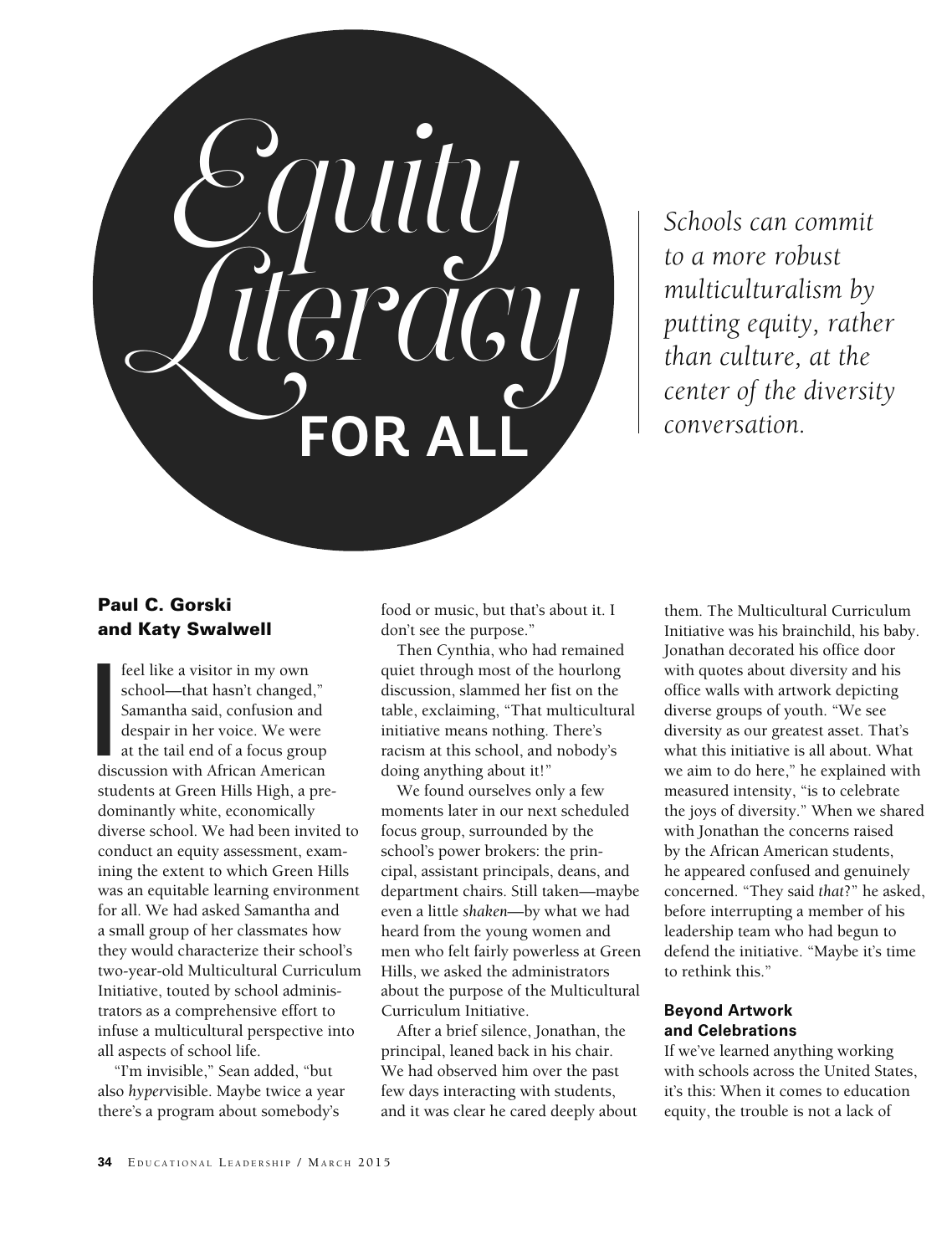

multicultural programs or diversity initiatives in schools. Nor is it necessarily a lack of educators who, like Jonathan, appreciate and even champion diversity. In virtually every school we visit, we see attempts at multiculturalism: corridors lined with flags, student-designed posters representing the national or ethnic origins of families in the community, anti-bullying programs, or faculty

positions like "Diversity Director."

The trouble lies in how so many diversity initiatives avoid or whitewash serious *equity* issues. It lies in the space between what marginalized students like Cynthia say their schools need to do to help them feel less marginalized and what many of the adults in those schools are comfortable doing in the name of multiculturalism.

To better grasp this, put yourself in

Cynthia's shoes. Imagine a world in which, as a result of something over which you have no control—say, your racial identity, sexual orientation, or home language—you're made to feel alienated or invisible at school. Imagine that when you occasionally see little shimmers of yourself reflected in the curriculum, your identity or culture is reduced to a stereotype—to a sari, taco, or polka. Imagine the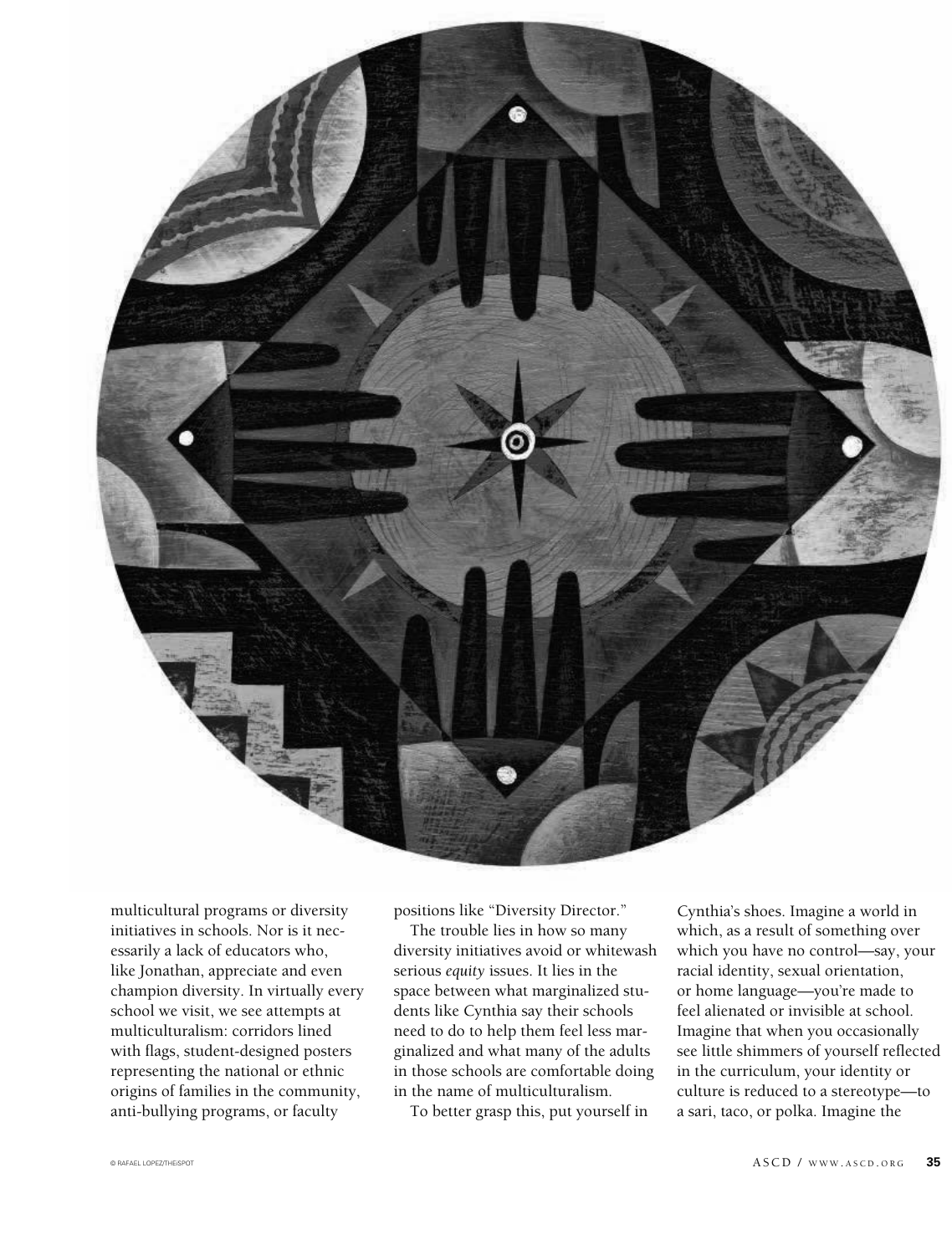glimmer of excitement you might feel about the possibility that, when the teacher mentions Martin Luther King Jr., a real conversation about racism or poverty might ensue, only to find that even he has been sanitized down to *I have a dream*. Imagine experiencing racism, sexism, or class inequality in the present while hearing about it in school only in the past tense.

What would it feel like, given those circumstances, to be pressed into parillusion of multicultural learning even as they guarantee a lack of sophisticated multicultural learning.

What we *are* suggesting is that at the heart of a curriculum that is meaningfully multicultural lie principles of equity and social justice purposeful attention to issues like racism, homophobia, sexism, and economic inequality. Without this core, what we do in the name of multiculturalism can border on exploitative:

**At the heart of a curriculum** that is meaningfully multicultural **lie principles of equity** and social justice.

ticipating in celebrations of diversity while nobody tends to your alienation? That's what many schools' diversity efforts feel like for students of color, low-income students, English language learners, and other students whose voices historically have been omitted from school curriculums. Meanwhile, this brand of multiculturalism does little to help students whose voices historically have been honored at school become aware of and question their privilege. In both cases, we're doing a disservice to our students.

To be clear, we're not suggesting that something is inherently wrong with celebrating diversity. We're not necessarily suggesting that schools abandon the diversity parade or the multicultural art festival. Our concern is that, all too often, these sorts of initiatives mask, rather than address, serious equity concerns. They become distinctly *un*multicultural when we don't offer them alongside more serious curricular (and institutional) attention to issues like racism and homophobia because they present the

asking students and families who experience these inequalities to allow students and families who don't experience them to grow their knowledge, while the inequalities themselves go unaddressed. *There's racism at this school, and nobody's doing anything about it!*

# **Overcoming the "Culture" Fetish**

In her article, "It's Not the Culture of Poverty, It's the Poverty of Culture," Gloria Ladson-Billings (2006) explains how culture fetishism undermines education equity. "Culture," she explains, "is randomly and regularly used to explain everything" (p. 104). It's used, in effect, as a stand-in for race, class, language, and other issues that aren't as comfortably discussed as broad, vague "cultures."

Many of the most popular frameworks for creating more inclusive classrooms and curriculums continue this culture fetish. In addition to multiculturalism, we have intercultural and cross-cultural education, cultural competence and

cultural proficiency, culturally relevant pedagogy, and culturally responsive teaching. And despite the fact that social scientists debunked the concept in the early 1970s, the "culture of poverty" remains the dominant framework in U.S. education circles for understanding the lives of low-income students.

Of course, some focus on culture is warranted. Culture is an important aspect of student experience to consider in efforts to create a meaningfully multicultural curriculum and a more equitable school. Moreover, some of these frameworks, including cultural relevance and cultural responsiveness, are rooted in principles of equity (Ladson-Billings, 1995). The challenge is to retain principles of equity as central aspects of a multicultural curriculum that is truly meaningful, even if—especially if—it feels easier or safer to home in on more simplistic notions of culture.

#### **Embracing Equity Literacy**

In our own teaching, as well as in our work with schools and school districts, we embrace a framework for both multicultural curriculum development and bigger efforts to create equitable classrooms and schools. We call this framework *equity literacy*. Its central tenet is that any meaningful approach to diversity or multiculturalism relies more on teachers' understandings of equity and inequity and of justice and injustice than on their understanding of this or that culture (Gorski, 2013). It relies, as well, on teachers' abilities to cultivate in students a robust understanding about how people are treated by one another and by institutions, in addition to a general appreciation of diversity (Swalwell, 2011). The idea is to place *equity,* rather than *culture*, at the center of the diversity conversation.

Key to developing equity literacy for educators and students is cultivating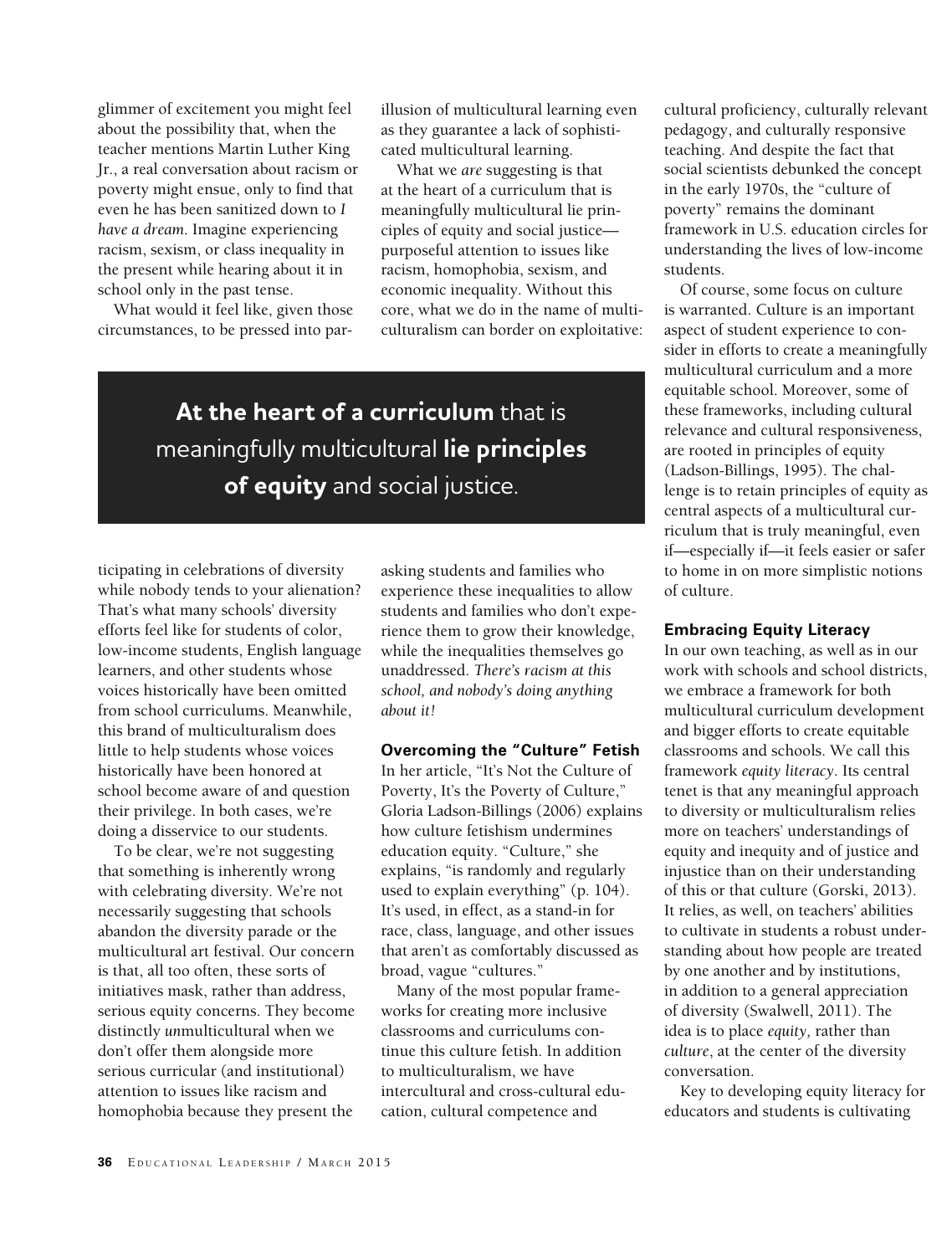four abilities (Gorski, 2013). These include the ability to

<sup>n</sup> *Recognize* even subtle forms of bias, discrimination, and inequity.

<sup>n</sup> *Respond to* bias, discrimination, and inequity in a thoughtful and equitable manner.

<sup>n</sup> *Redress* bias, discrimination, and inequity, not only by responding to interpersonal bias, but also by studying the ways in which bigger social change happens.

<sup>n</sup> *Cultivate and sustain* bias-free and discrimination-free communities, which requires an understanding that doing so is a basic responsibility for everyone in a civil society.

Part of the difficulty with implementing a curriculum that grows these abilities in young people is that we educators must first grow them in ourselves. We might start by ensuring that professional development related to multiculturalism focuses not only on cultural competence or diversity awareness, but also on recognizing sexism and ableism, for example; not on a mythical "culture of poverty," but on responding to economic inequality; and not on how to help marginalized students fit into school cultures they experience as alienating, but on how to redress the alienation by making changes in our own practices and policies.

We recognize this is a daunting task, and we understand the pressure of feeling *here's one more thing I need to squeeze into an already packed workday*. But then we remember Cynthia's exhortation: "There's racism at this school, and nobody's doing anything about it!" We don't have control over everything, but to the extent that we *do* influence the curriculum, we

feel an urgency to avoid the kind of well-intended complacency we found at Green Hills High.

The good news is that there are many powerful models for what a curriculum oriented around equity literacy looks like in practice (see "Great

Equity Literacy Resources," p. 39). Teacher-led organizations around the United States have developed rich databases of curriculums that can (and should) be modified for local contexts. Nobody needs to start from scratch.

#### **Five Guiding Principles**

It can be difficult to paint a precise picture of what an equity literacy curriculum looks like because, like all curriculums, it will look different depending on contextual factors. What we can say is that, rather than a list of facts or historical figures that everyone should know (as in E. D. Hirsch's "cultural literacy" lists), an equity literacy curriculum focuses on essential questions like these: What makes something equitable or inequitable? What (local, regional, global) inequities exist? How have they changed over time, and why? What individual and collective responsibilities do we have to address them? These questions require both evidence and ethics to debate. They fit well with the inquiry approach to education promoted by recent curriculum frameworks, such as the College, Career, and Civic Life (C3) framework. As we plan curriculum for our students and work to develop

our own skills and knowledge related to equity literacy, it's useful to keep the following five principles in mind.

*Principle 1. Equity literacy is important in every subject area.* When we teach with and for equity literacy, we're not abandoning content. Rather, we're teaching content (when feasible) through an equity lens. One of our favorite resources for teaching through an equity literacy lens is Eric Gutstein and Bob Peterson's *Rethinking Mathematics* (Rethinking Schools, 2013). In it, these educators provide multiple examples of teaching math in a way that develops students' mathematical abilities while also helping them see math as a powerful analytical tool for addressing social problems.

For instance, students can develop formulas for how best to calculate a living wage, examine historical trends in wealth and poverty, or map income data in their own communities. Their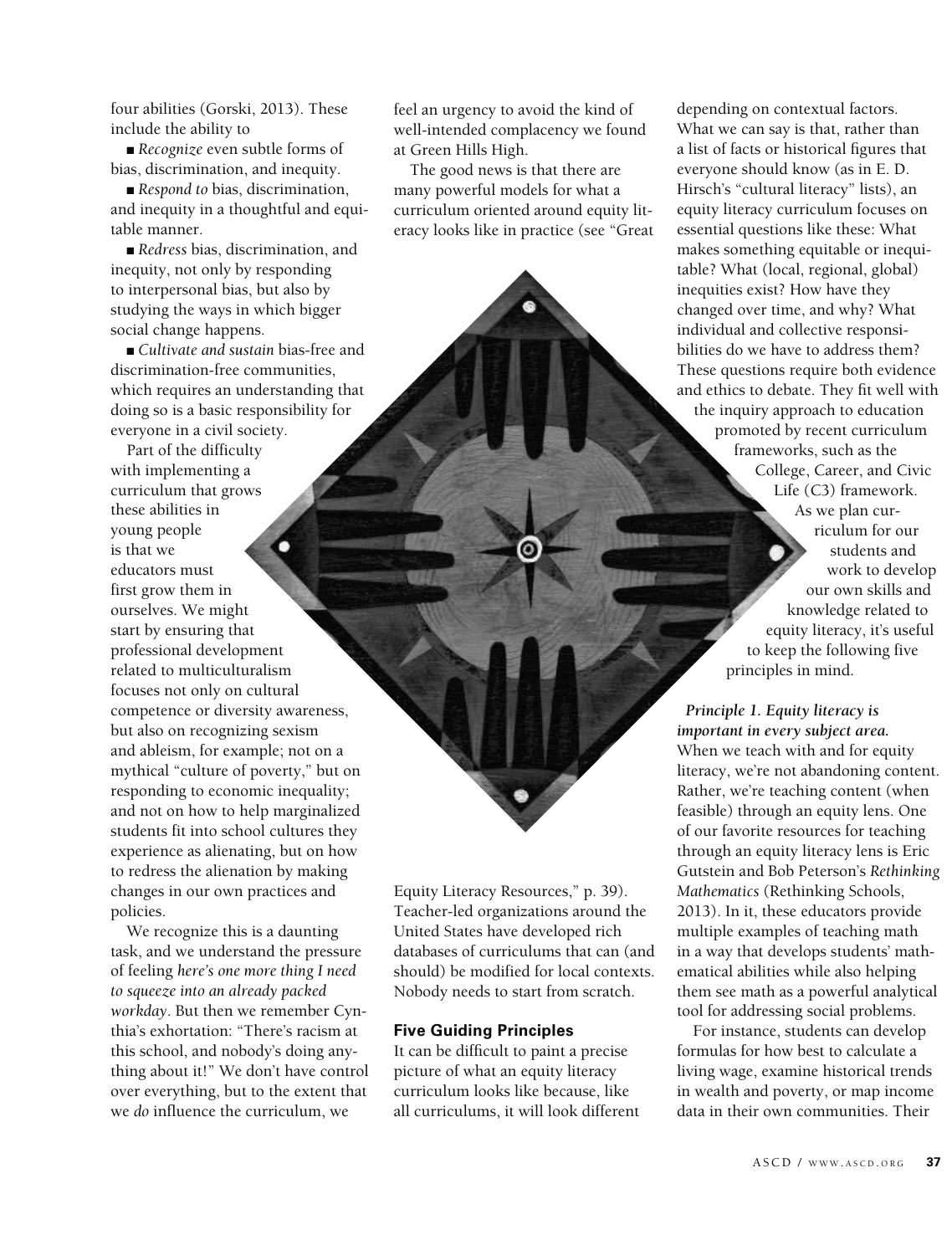findings can become fertile ground for rich discussions, deliberations, and debates about the nature of economic inequality.

#### *Principle 2. The most effective equity literacy approach is integrative and interdisciplinary.*

It's easy to see how equity literacy naturally favors interdisciplinary inquiry. As we see in the math example above, students would also engage with reading, writing, speaking, history, and civics.

Science, technology, engineering, and the arts similarly could be tapped as students grapple with real-world equity issues in their communities. Sánchez (2014) describes an interdisciplinary project in which teams of students at a high-poverty school examined challenges in their racially segregated and economically strained community. One group, the Park Fixers, was frustrated "with having insufficient and unsafe equipment for students to play on during recess" (p. 185). Group members were also concerned that the children who lived in an adjacent low-income housing project had no place to play.

With guidance from teachers, the Park Fixers applied a wide variety of skills and an impressive depth of knowledge to address this community challenge they had identified. The students used video and still photography to document the conditions of the park. They used language arts and math skills to craft community surveys, distribute them, and analyze the results. They practiced communication skills by composing and sending letters to several key community members. They even worked with an urban design specialist who helped them capture their vision for a new park in blueprints. Finally, they delivered both oral and written reports to their teachers that incorporated all the material they had gathered.

Many initiatives **present the illusion of multicultural learning** even as they guarantee a lack of sophisticated multicultural learning.

Teachers considering similar approaches shouldn't feel discouraged if students don't see the fruits of their efforts within the school year. As Schultz (2008) notes, "spectacular things happen along the way" when students are engaged in this kind of work; the process is just as important—if not more important than the actual outcome of their efforts.

By engaging students in this way, the teachers modeled equity literacy. They acknowledged what the students knew all along—that they were targets of bias and inequity. What was happening to their park wasn't happening to the parks in wealthier neighborhoods. The teachers also helped strengthen students' equity literacy by *integrating* lessons about math, writing, and other subjects with an opportunity to apply academic skills to redress this inequity. Cultivating equity literacy is most effective when it's integrated into the broader curriculum rather than segregated into disconnected activities and when it's a schoolwide commitment rather than isolated in one or two teachers' classrooms.

# *Principle 3. Students of all ages are primed for equity literacy.*

Did we mention that the Park Fixers were 3rd graders? The most common rebuke we hear when we talk about equity literacy goes something like this: *My students are too young to talk about that stuff.* If you're thinking the same thing, consider this: Even preschool-age children have been exposed to socializing messages about themselves and one another—often even at school. Many students already knowingly experience bias and discrimination, and those who don't often learn that it's impolite to mention any distinctions. For example, researchers have found that children as young as three or four already differentiate racial categories—they're not, as we may want to believe, "color-blind" (Olson, 2013; Winkler, 2009).

So when we say or think that students are "too young" to talk about issues like racism, it's important that we stop and reflect on whom, exactly, we're trying to protect. Are we protecting the students who are experiencing racial bias by sidestepping conversations about race, even as we ask them to celebrate diversity?

In our experience, the younger we start, the better. By integrating issues of equity into the content at young ages, we help all students develop the skills and language they need to explore complex and controversial issues in a community of people who may disagree about what's going on or what should be done about it. Equally important, we demonstrate to students who are the targets of bias and inequity that their experiences matter, and we offer them an opportunity to challenge their peers' misperceptions. As a result, they may experience the more celebratory, surface-level multicultural initiatives as safer and more legitimate. Meanwhile, students who enjoy more privileged identities become better able to interpret the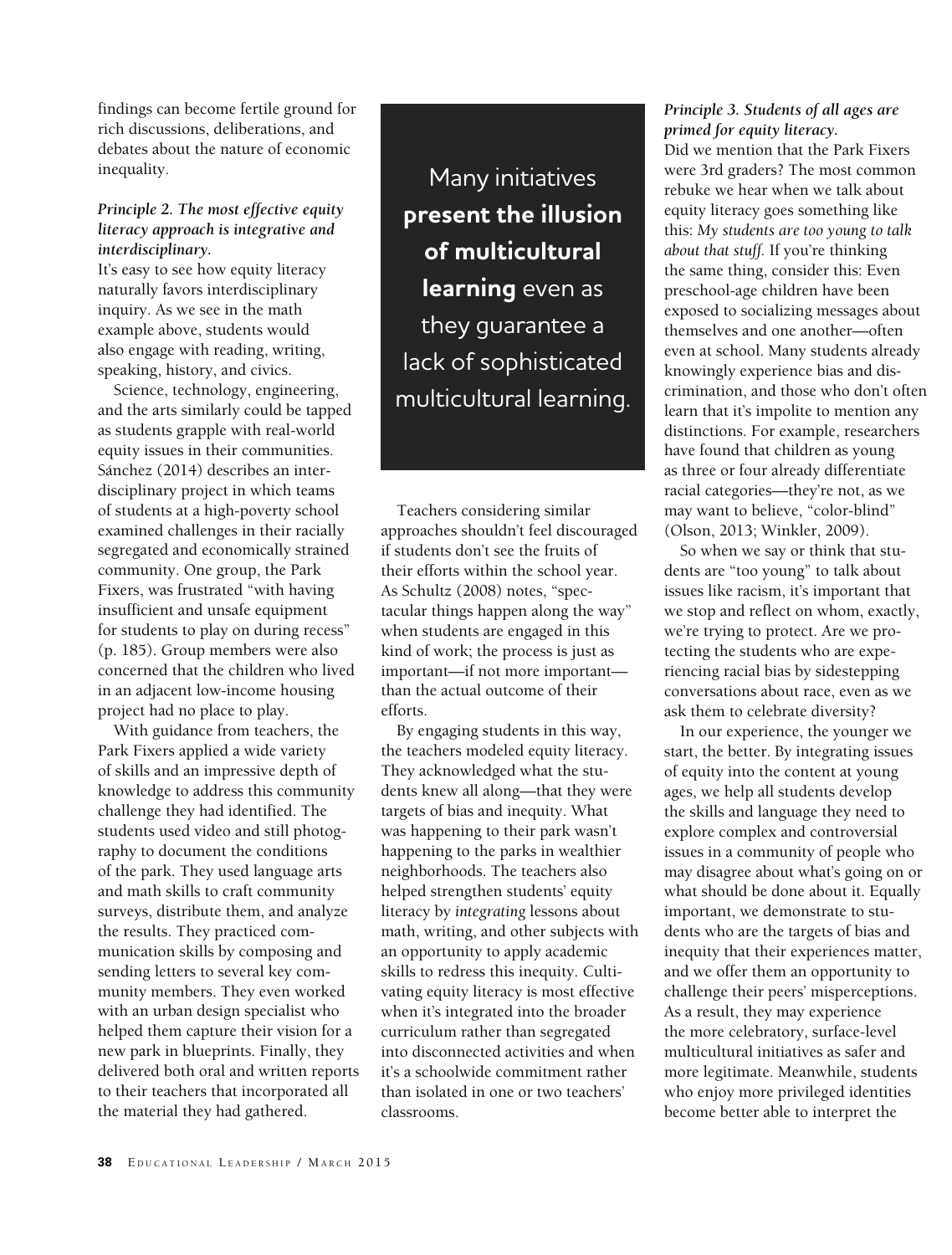stereotypes and biases that feed any misperceptions they might have about the more marginalized people in their communities.

*Principle 4. Students from all backgrounds need equity literacy.* Many of the common examples of equity literacy in action come from high-poverty schools serving large percentages of students of color and nonnative speakers of English. Un fortunately, this can lead some people to believe that white and wealthy students wouldn't benefit from a curriculum informed by equity literacy. In fact, these students may have the steepest learning curves when it comes to learning about bias, discrimination, and inequity. Traditional forms of multicultural education that focus on celebrating diversity rather than equity can reinforce their misunderstandings by feeding the assumption that celebrating diversity is enough—that everybody is starting on a level playing field.

A growing body of research provides helpful examples of how to engage more privileged students in an equity literacy curriculum (Swalwell, 2013). In one elite K–8 private school, teachers meet regularly in professional development study groups focused on race, gender, and social class to design curriculum and share their work. While the 8th grade teachers have asked their students to examine realworld historical and contemporary wealth gap data, the 4th grade teachers are inviting their students to share, in journal entries, what they know about being rich and poor, and the kindergarten teacher is designing a simple simulation of unequal distribution of resources.

The teachers are also compiling a list of formal and informal ways that class advantage goes unchecked at their school—for example, how morning meeting questions can

# **Great Equity Literacy Resources**

Here are some of our favorite—and free—resources for an equity literacy curriculum:

EdChange (www.edchange.org/ multicultural/teachers.html)

Education for Liberation Lab (www.edliberation.org/resources/ lab)

GLSEN (http://glsen.org/educate/ resources/curriculum)

New York Collective of Radical Educators (www.nycore.org/ curricula)

SoJust (www.sojust.net)

Teachers for Social Justice (www .teachersforjustice.org/search/ label/all%20curriculum)

Teaching Economics As If People Mattered (www.teachingeconomics .org)

Teaching for Change (www .teachingforchange.org)

Teaching Tolerance (www .tolerance.org/classroom-resources)

Zinn Education Project (http:// zinnedproject.org)

sometimes invite students to brag about their material possessions. The teachers' ultimate goal is to help students do more than simply "be nice" to people with less privilege; they want their students to understand the issues involved and commit to working toward a society with less economic inequality.

*Principle 5. Teaching for equity literacy is a political act—but not more so than* **not** *teaching for equity literacy.* Another common rebuke we hear is that teaching for equity literacy introduces views about social justice into the curriculum that don't belong in school. But is teaching about poverty or sexism more political than pretending that poverty and sexism don't exist by omitting them from the curriculum? How might we explain the politics of *not* teaching about these issues when many of our students are experiencing them*,* even within school? How can we prepare youth to be active participants in a democracy without teaching them about the most formidable barriers to an authentic democracy?

According to Hess and McAvoy (2014), there's no silver bullet for engaging students in discussions about important and often controversial issues, but rather a series of factors that teachers must weigh to introduce these issues ethically and responsibly. It's important for teachers to consider when to withhold or disclose their personal views and how to frame issues in relation to their students, the subject matter they're teaching, and the community.

Ultimately, Hess and McAvoy conclude, classrooms should directly engage students in answering the question, How *should* we live together? It's a nonpartisan question like its empirical cousin, How *do* we live together? but a deeply political one that's essential in a diverse society based on democratic principles and committed to equity.

#### **A More Meaningful Investment**

As Cynthia taught us ("There's racism at this school, and no one's doing anything about it!"), students who feel marginalized in our schools may experience what we thought to be meaningful multicultural curriculums